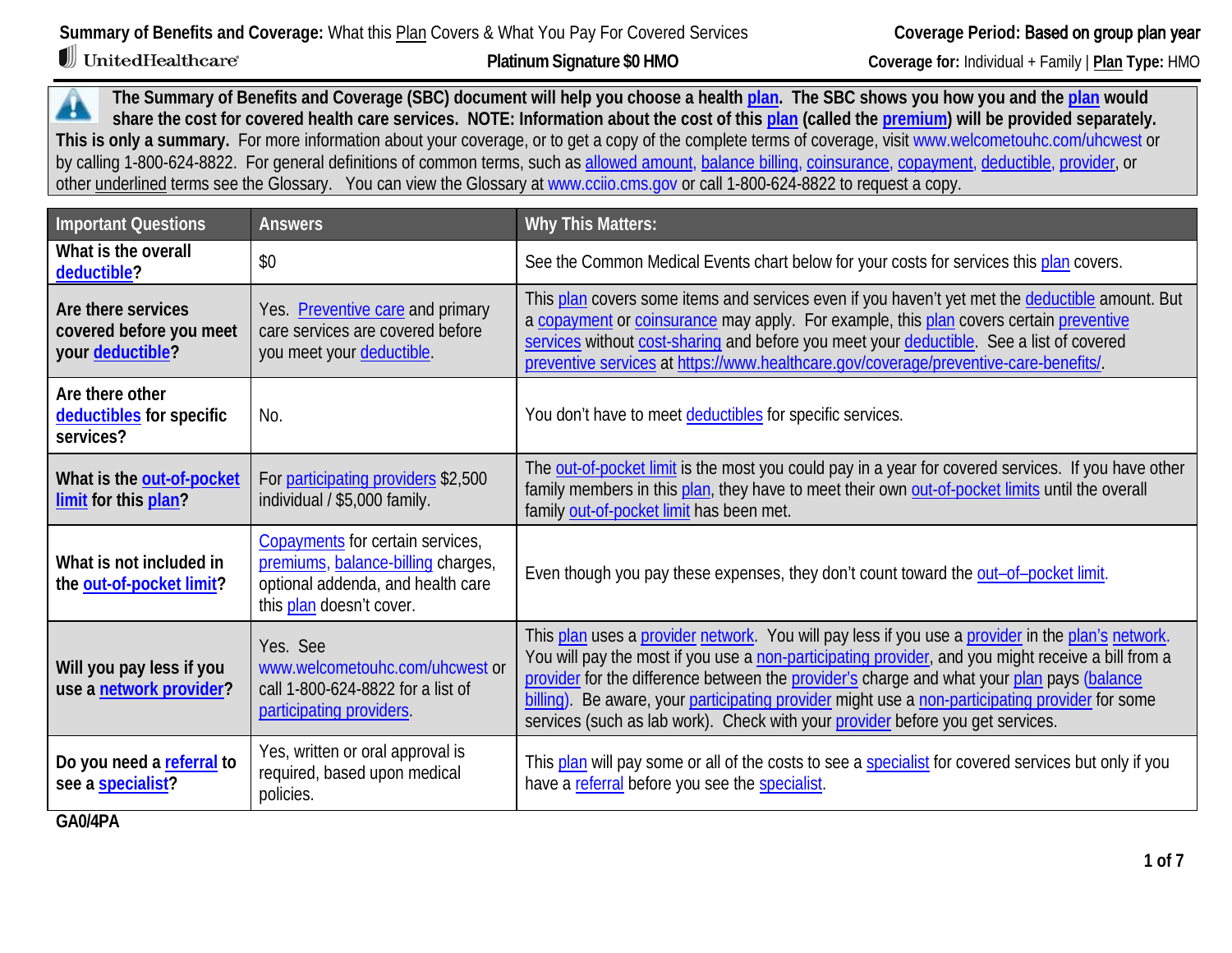| Common                                                       |                                                      |                                                                                                                  | What You Will Pay                                            | Limitations, Exceptions, & Other Important                                                                                                                                                                                                                                                                                                                                              |
|--------------------------------------------------------------|------------------------------------------------------|------------------------------------------------------------------------------------------------------------------|--------------------------------------------------------------|-----------------------------------------------------------------------------------------------------------------------------------------------------------------------------------------------------------------------------------------------------------------------------------------------------------------------------------------------------------------------------------------|
| <b>Medical Event</b>                                         | <b>Services You May Need</b>                         | <b>Participating Provider</b><br>(You will pay the least)                                                        | <b>Non-Participating Provider</b><br>(You will pay the most) | Information                                                                                                                                                                                                                                                                                                                                                                             |
|                                                              | Primary care visit to treat<br>an injury or illness  | \$20 copay / office visit and<br>\$5 copay / Virtual visits by a<br>designated virtual participating<br>provider | Not covered                                                  | If you receive services in addition to office<br>visit, additional copayments or coinsurance<br>may apply.                                                                                                                                                                                                                                                                              |
| If you visit a health care<br>provider's office or<br>clinic | <b>Specialist visit</b>                              | \$40 copay / visit                                                                                               | Not covered                                                  | Member is required to obtain a referral to<br>specialist or other licensed health care<br>practitioner, except for OB/GYN Physician<br>services, reproductive health care<br>services within the Participating Medical<br>Group and Emergency / Urgently needed<br>services. If you receive services in<br>addition to office visit, additional<br>copayments or coinsurance may apply. |
|                                                              | <b>Preventive</b><br>care/screening/<br>immunization | No charge                                                                                                        | Not covered                                                  | You may have to pay for services that aren't<br>preventive. Ask your provider if the services<br>you need are preventive. Then check what<br>your plan will pay for.                                                                                                                                                                                                                    |
| If you have a test                                           | Diagnostic test (x-ray,<br>blood work)               | Lab \$15 copay / test<br>Radiology (Standard)<br>\$15 copay / test                                               | Not covered                                                  | <b>None</b>                                                                                                                                                                                                                                                                                                                                                                             |
|                                                              | Imaging (CT/PET scans,<br>MRIS)                      | \$100 copay / test                                                                                               | Not covered                                                  |                                                                                                                                                                                                                                                                                                                                                                                         |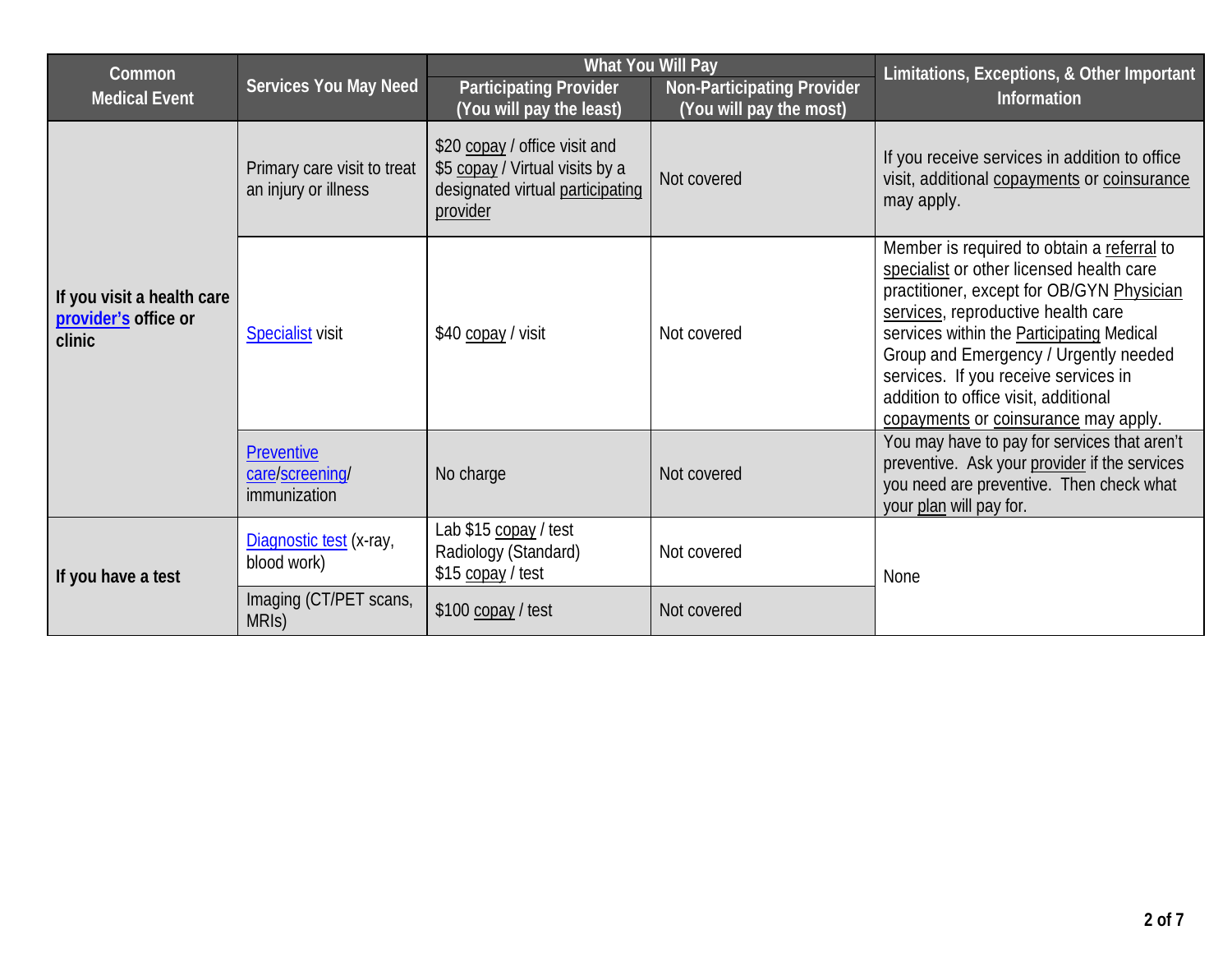| Common                                                                             |                                                      | What You Will Pay                                                                                                                                                                   |                                                              | Limitations, Exceptions, & Other Important                                                                                                                                                                                                                                                           |  |
|------------------------------------------------------------------------------------|------------------------------------------------------|-------------------------------------------------------------------------------------------------------------------------------------------------------------------------------------|--------------------------------------------------------------|------------------------------------------------------------------------------------------------------------------------------------------------------------------------------------------------------------------------------------------------------------------------------------------------------|--|
| <b>Medical Event</b>                                                               | <b>Services You May Need</b>                         | <b>Participating Provider</b><br>(You will pay the least)                                                                                                                           | <b>Non-Participating Provider</b><br>(You will pay the most) | Information                                                                                                                                                                                                                                                                                          |  |
|                                                                                    | Tier 1 - Generic drugs                               | \$15 copay / prescription retail<br>\$30 copay / prescription mail<br>order                                                                                                         | Not covered                                                  | Participating Provider means pharmacy for<br>purposes of this section.<br>Retail: Up to a 30 day supply.<br>Mail-Order: Up to a 90 day supply.<br>You may need to obtain certain drugs,                                                                                                              |  |
| If you need drugs to                                                               | Tier 2 - Preferred Brand<br>drugs                    | \$35 copay / prescription retail<br>\$70 copay / prescription mail<br>order                                                                                                         | Not covered                                                  |                                                                                                                                                                                                                                                                                                      |  |
| treat your illness or<br>condition<br>More information about                       | Tier 3 - Non-Preferred<br>Brand drugs                | \$50 copay / prescription retail<br>\$100 copay / prescription mail<br>order                                                                                                        | Not covered                                                  | including certain specialty drugs, from a<br>pharmacy designated by us.<br>Coinsurance/Copayment Maximum of \$200                                                                                                                                                                                    |  |
| prescription drug<br>coverage is available at<br>www.welcometouhc.com/<br>uhcwest. | Tier 4 - Specialty drugs                             | 25% coinsurance /<br>prescription retail up to a \$250<br>copay max per prescription<br>25% coinsurance /<br>prescription mail order up to a<br>\$500 copay max per<br>prescription | Not covered                                                  | for up to a 30 day supply of an orally<br>administered anticancer medication. You<br>may be required to use a lower-cost drug(s)<br>prior to benefits under your policy being<br>available for certain prescribed drugs.<br>See the website listed for information on<br>drugs covered by your plan. |  |
| If you have outpatient<br>surgery                                                  | Facility fee (e.g.,<br>ambulatory surgery<br>center) | 30% coinsurance                                                                                                                                                                     | Not covered                                                  | None                                                                                                                                                                                                                                                                                                 |  |
|                                                                                    | Physician/surgeon fees                               | No charge                                                                                                                                                                           | Not covered                                                  |                                                                                                                                                                                                                                                                                                      |  |
|                                                                                    | <b>Emergency room care</b>                           | 30% coinsurance                                                                                                                                                                     | 30% coinsurance                                              |                                                                                                                                                                                                                                                                                                      |  |
| If you need immediate<br>medical attention                                         | <b>Emergency medical</b><br>transportation           | \$100 copay / trip                                                                                                                                                                  | \$100 copay / trip                                           | <b>None</b>                                                                                                                                                                                                                                                                                          |  |
|                                                                                    | <b>Urgent care</b>                                   | \$20 copay / visit                                                                                                                                                                  | \$50 copay / visit                                           | If you receive services in addition to urgent<br>care, additional copayments or coinsurance<br>may apply.                                                                                                                                                                                            |  |
| If you have a hospital<br>stay                                                     | Facility fee (e.g., hospital<br>room)                | 30% coinsurance                                                                                                                                                                     | Not covered                                                  | <b>None</b>                                                                                                                                                                                                                                                                                          |  |
|                                                                                    | Physician/surgeon fees                               | No charge                                                                                                                                                                           | Not covered                                                  |                                                                                                                                                                                                                                                                                                      |  |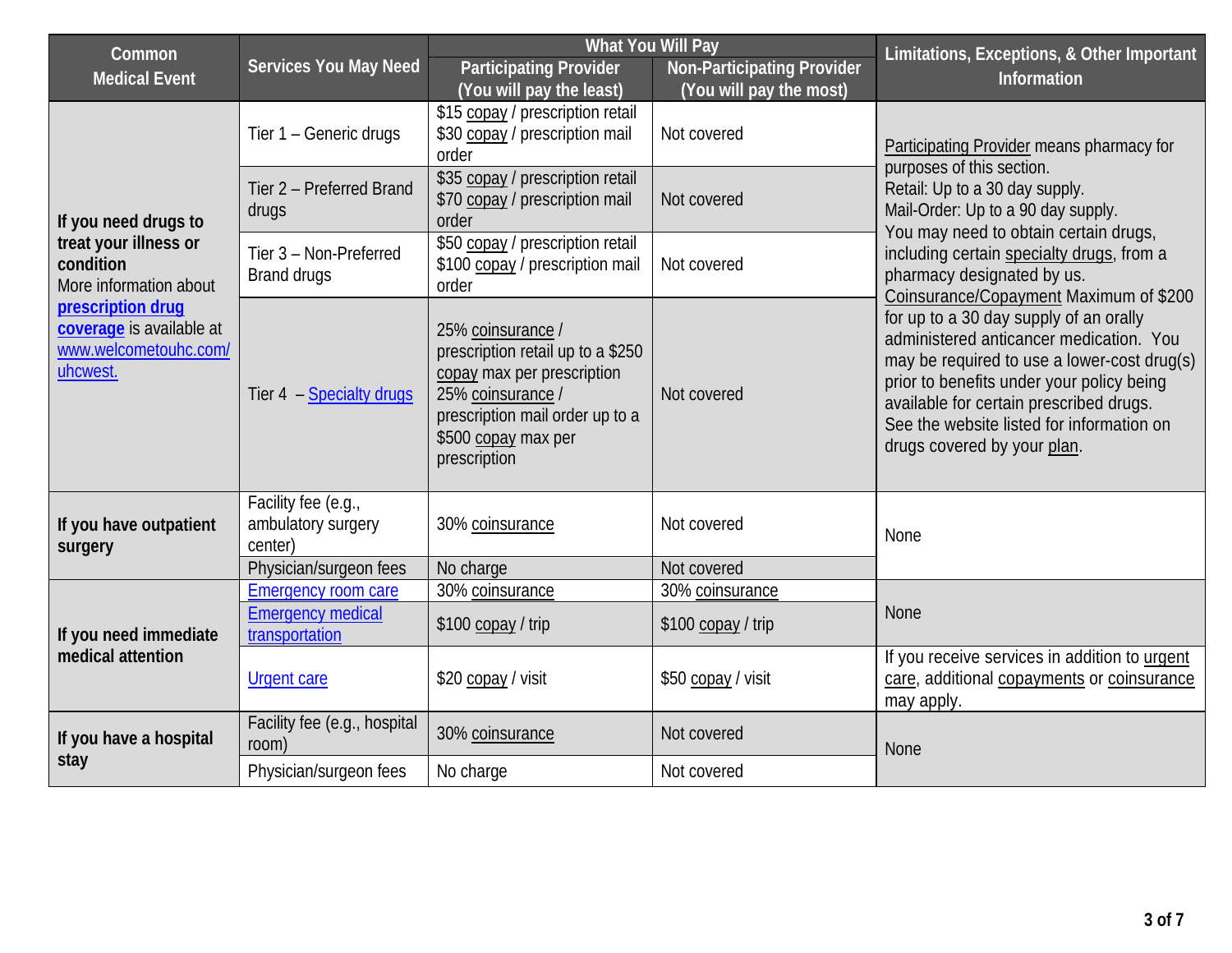| <b>What You Will Pay</b><br>Common                               |                                              |                                                                                 | Limitations, Exceptions, & Other Important                   |                                                                                                                                                                                                                                      |  |
|------------------------------------------------------------------|----------------------------------------------|---------------------------------------------------------------------------------|--------------------------------------------------------------|--------------------------------------------------------------------------------------------------------------------------------------------------------------------------------------------------------------------------------------|--|
| <b>Medical Event</b>                                             | <b>Services You May Need</b>                 | <b>Participating Provider</b><br>(You will pay the least)                       | <b>Non-Participating Provider</b><br>(You will pay the most) | Information                                                                                                                                                                                                                          |  |
| If you need mental<br>health, behavioral<br>health, or substance | <b>Outpatient services</b>                   | \$20 copay / office visit and<br>No charge for all other<br>outpatient services | Not covered                                                  | None                                                                                                                                                                                                                                 |  |
| abuse services                                                   | Inpatient services                           | 30% coinsurance                                                                 | Not covered                                                  |                                                                                                                                                                                                                                      |  |
|                                                                  | Office visits                                | No charge                                                                       | Not covered                                                  | Cost sharing does not apply to certain<br>preventive services. Routine pre-natal care                                                                                                                                                |  |
| If you are pregnant                                              | Childbirth/delivery<br>professional services | No charge                                                                       | Not covered                                                  | and first postnatal visit is covered at No<br>charge. Depending on the type of services,<br>additional copayments or coinsurance may<br>apply. Maternity care may include tests and<br>services described elsewhere in the SBC (i.e. |  |
|                                                                  | Childbirth/delivery facility<br>services     | 30% coinsurance                                                                 | Not covered                                                  | ultrasound).                                                                                                                                                                                                                         |  |
|                                                                  | Home health care                             | \$20 copay / visit                                                              | Not covered                                                  | Limited to 100 visits per year. Limit does not<br>apply to home health visits for rehabilitation<br>and habilitation purposes.                                                                                                       |  |
| If you need help                                                 | <b>Rehabilitation services</b>               | \$20 copay / visit                                                              | Not covered                                                  | <b>None</b>                                                                                                                                                                                                                          |  |
| recovering or have<br>other special health                       | <b>Habilitative services</b>                 | \$20 copay / visit                                                              | Not covered                                                  |                                                                                                                                                                                                                                      |  |
| needs                                                            | Skilled nursing care                         | 30% coinsurance                                                                 | Not covered                                                  | Up to 100 days per benefit period.                                                                                                                                                                                                   |  |
|                                                                  | <b>Durable medical</b><br>equipment          | \$50 copay / item                                                               | Not covered                                                  | None                                                                                                                                                                                                                                 |  |
|                                                                  | <b>Hospice services</b>                      | No charge                                                                       | Not covered                                                  | If inpatient admission, subject to inpatient<br>copayments.                                                                                                                                                                          |  |
|                                                                  | Children's eye exam                          | No charge                                                                       | Not covered                                                  | 1 exam per year.                                                                                                                                                                                                                     |  |
| If your child needs                                              | Children's glasses                           | 30% coinsurance                                                                 | Not covered                                                  | One pair every 12 months.                                                                                                                                                                                                            |  |
| dental or eye care                                               | Children's dental check-up                   | No charge                                                                       | Not covered                                                  | Cleanings covered 2 times per 12 months.<br>Additional limitations may apply.                                                                                                                                                        |  |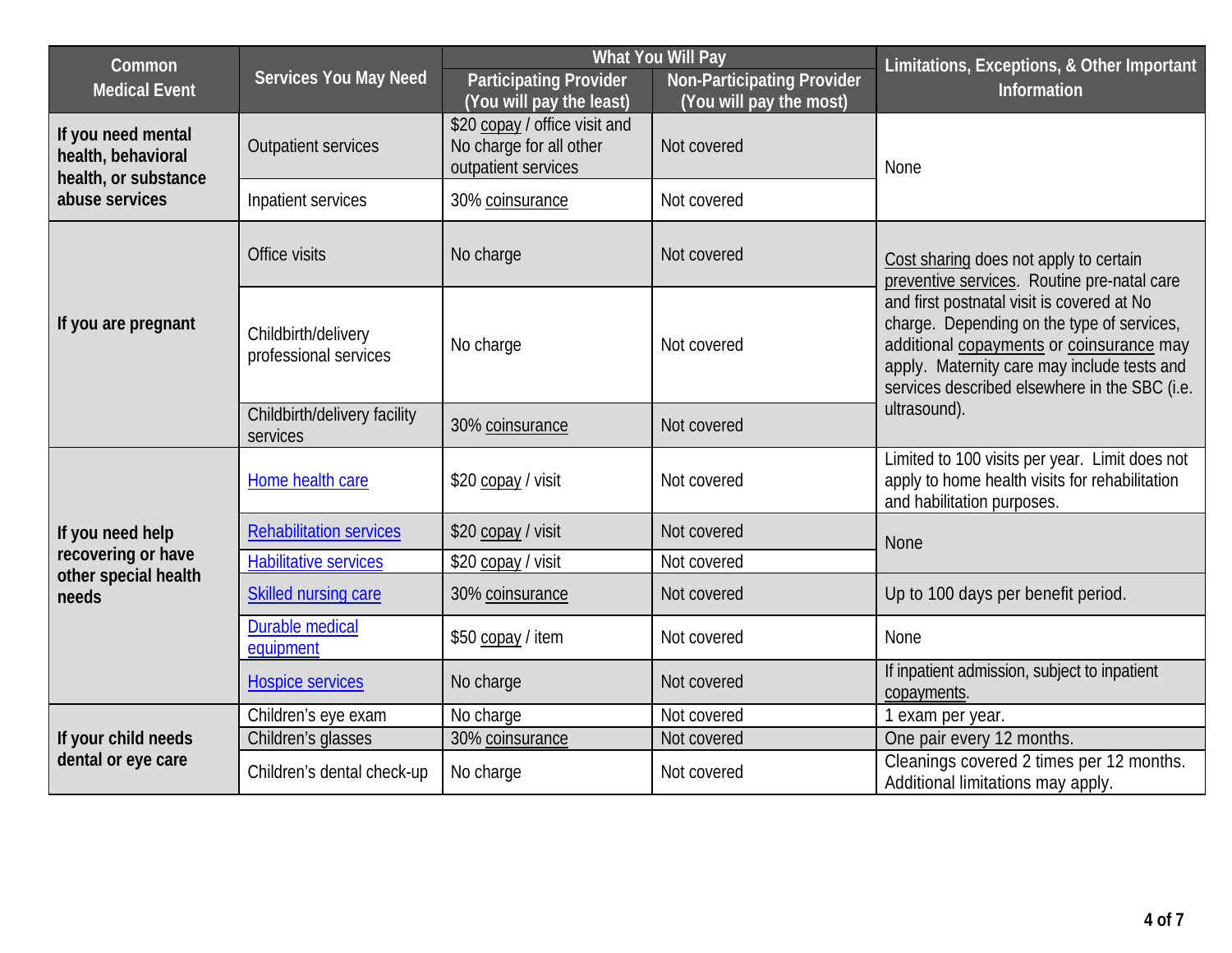**Excluded Services & Other Covered Services:**

| Services Your Plan Generally Does NOT Cover (Check your policy or plan document for more information and a list of any other excluded services.) |                                                                                  |                          |  |
|--------------------------------------------------------------------------------------------------------------------------------------------------|----------------------------------------------------------------------------------|--------------------------|--|
| Cosmetic surgery<br>Dental care (Adult)                                                                                                          | Long-term care<br>Non-emergency care when traveling outside the $U.S.$ $\bullet$ | Routine foot care        |  |
| Infertility treatment                                                                                                                            | Private-duty nursing                                                             | Weight loss programs     |  |
| Other Covered Services (Limitations may apply to these services. This isn't a complete list. Please see your plan document.)                     |                                                                                  |                          |  |
| Acupuncture                                                                                                                                      | Chiropractic care                                                                | Routine eye care (Adult) |  |
| <b>Bariatric surgery</b>                                                                                                                         | Hearing aids                                                                     |                          |  |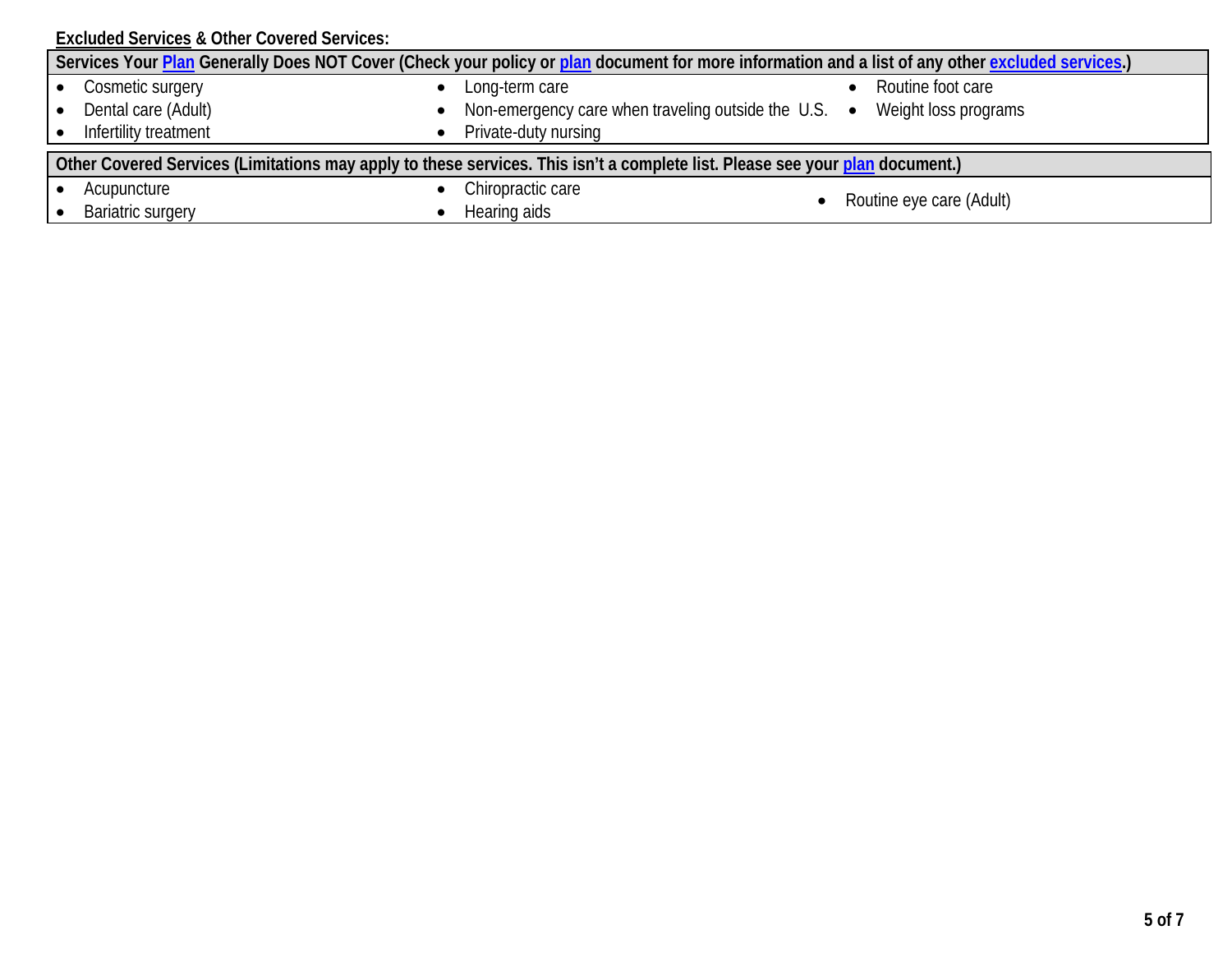**Your Rights to Continue Coverage:** There are agencies that can help if you want to continue your coverage after it ends. The contact information for those agencies are: Department of Managed Health Care California Help Center, 980 9th street Suite #500, Sacramento, CA 95814-4275 at 1-888-466-2219 or [http://www.healthhelp.ca.gov.](http://www.healthhelp.ca.gov/), or Department of Labor's Employee Benefits Security Administration at 1-866-444-EBSA (3272) o[r http://www.dol.gov/ebsa/healthreform.](http://www.dol.gov/ebsa/healthreform) Other coverage options may be available to you too, including buying individual insurance coverage through the Health Insurance [Marketplace.](https://www.healthcare.gov/sbc-glossary/#marketplace) For more information about the [Marketplace,](https://www.healthcare.gov/sbc-glossary/#marketplace) visit [www.HealthCare.gov](http://www.healthcare.gov/) or call 1-800-318-2596.

**Your Grievance and Appeals Rights:** There are agencies that can help if you have a complaint against you[r plan](https://www.healthcare.gov/sbc-glossary/#plan) for a denial of a [claim.](https://www.healthcare.gov/sbc-glossary/#claim) This complaint is called a [grievance](https://www.healthcare.gov/sbc-glossary/#grievance) or [appeal.](https://www.healthcare.gov/sbc-glossary/#appeal) For more information about your rights, look at the explanation of benefits you will receive for that medica[l claim.](https://www.healthcare.gov/sbc-glossary/#claim) Your [plan](https://www.healthcare.gov/sbc-glossary/#plan) documents also provide complete information to submit a [claim,](https://www.healthcare.gov/sbc-glossary/#claim) [appeal,](https://www.healthcare.gov/sbc-glossary/#appeal) or a [grievance](https://www.healthcare.gov/sbc-glossary/#grievance) for any reason to your [plan.](https://www.healthcare.gov/sbc-glossary/#plan) For more information about your rights, this notice, or assistance, contact: your human resource department, and the Department of Labor's Employee Benefits Security Administration at 1-866-444-EBSA (3272) or [http://www.dol.gov/ebsa/healthreform.](http://www.dol.gov/ebsa/healthreform)

Additionally, a consumer assistance program may help you file your appeal. Contact Department of Managed Health Care California Help Center, 980 9th street Suite #500, Sacramento, CA 95814-4275 at 1-888-466-2219 or [http://www.healthhelp.ca.gov.](http://www.healthhelp.ca.gov/)

**Does this plan provide Minimum Essential Coverage? Yes**

If you don't have [Minimum Essential Coverage](https://www.healthcare.gov/sbc-glossary/#minimum-essential-coverage) for a month, you'll have to make a payment when you file your tax return unless you qualify for an exemption from the requirement that you have health coverage for that month.

**Does this plan meet the Minimum Value Standards? Yes**

If your [plan](https://www.healthcare.gov/sbc-glossary/#plan) doesn't meet the [Minimum Value Standards,](https://www.healthcare.gov/sbc-glossary/#minimum-value-standard) you may be eligible for a [premium tax credit](https://www.healthcare.gov/sbc-glossary/#premium-tax-credits) to help you pay for a plan through the [Marketplace.](https://www.healthcare.gov/sbc-glossary/#marketplace)

**Language Access Services:** Spanish (Español): Para obtener asistencia en Español, llame al 1-800-624-8822. Tagalog (Tagalog): Kung kailangan ninyo ang tulong sa Tagalog tumawag sa 1-800-624-8822. Chinese (中文): 如果需要中文的帮助,请拨打这个号码1-800-624-8822. Navajo (Dine): Dinek'ehgo shika at'ohwol ninisingo, kwiijigo holne' 1-800-624-8822.

––––––––––––––––––––––*To see examples of how this plan might cover costs for a sample medical situation, see the next section.–––––––––––*–––––––––––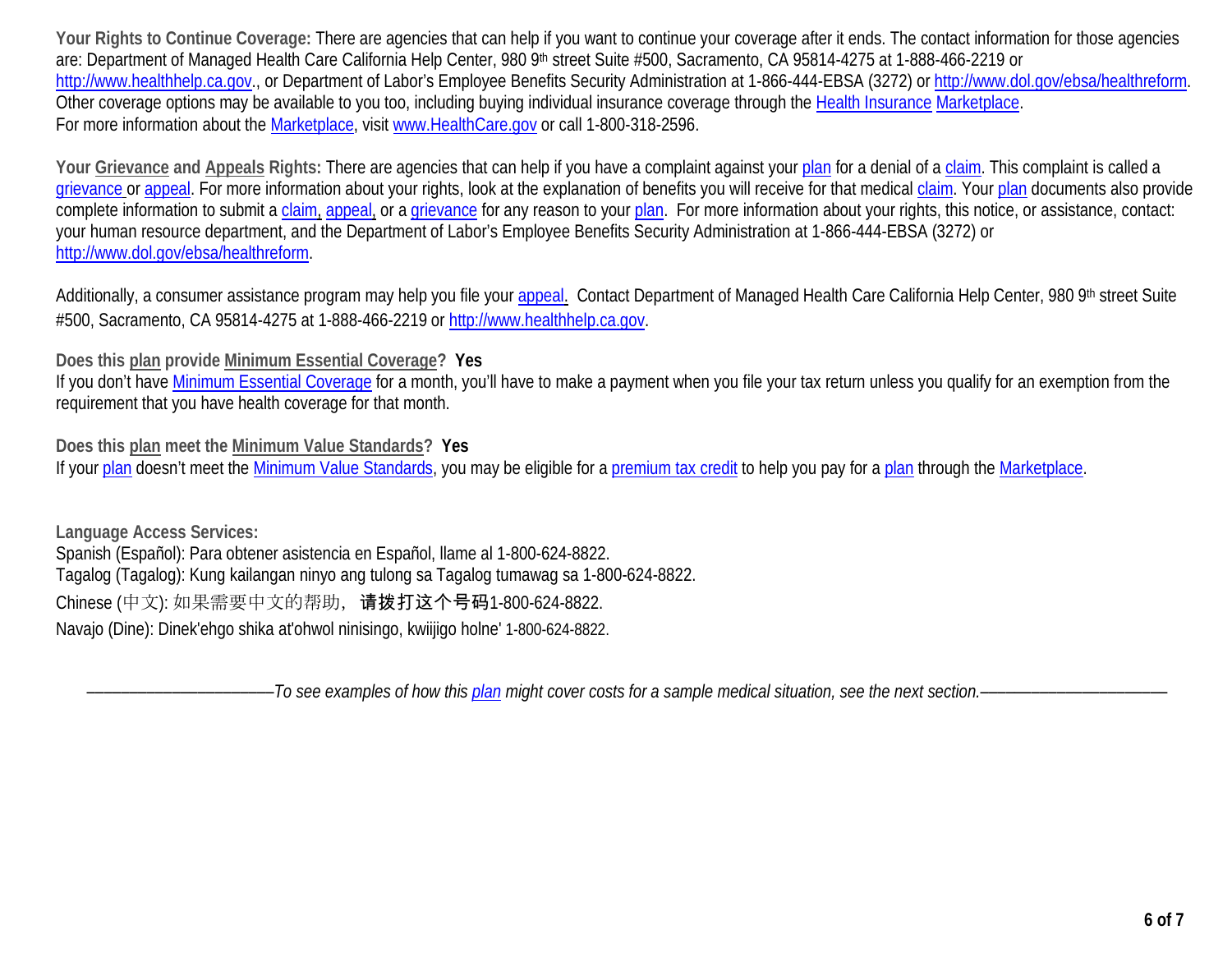

**This is not a cost estimator.** Treatments shown are just examples of how this [plan](https://www.healthcare.gov/sbc-glossary/#plan) might cover medical care. Your actual costs will be different depending on the actual care you receive, the prices your [providers](https://www.healthcare.gov/sbc-glossary/#provider) charge, and many other factors. Focus on the [cost sharing](https://www.healthcare.gov/sbc-glossary/#cost-sharing) amounts [\(deductibles,](https://www.healthcare.gov/sbc-glossary/#deductible) [copayments](https://www.healthcare.gov/sbc-glossary/#copayment) and [coinsurance\)](https://www.healthcare.gov/sbc-glossary/#coinsurance) and [excluded services](https://www.healthcare.gov/sbc-glossary/#excluded-services) under the [plan.](https://www.healthcare.gov/sbc-glossary/#plan) Use this information to compare the portion of costs you might pay under different health [plans.](https://www.healthcare.gov/sbc-glossary/#plan) Please note these coverage examples are based on self-only coverage.

| <u>l Peg is Having a Baby</u>                      |
|----------------------------------------------------|
| (9 months of participating provider pre-natal care |
| and a hospital delivery)                           |

| ■ The plan's overall deductible                                               | \$0  |
|-------------------------------------------------------------------------------|------|
| ■ Specialist copayment                                                        | \$40 |
| $\blacksquare$ The control $\ell$ for all the $\lambda$ -control control of a | nnni |

- Hospital (facility[\) coinsurance](https://www.healthcare.gov/sbc-glossary/#coinsurance) 30%
- Other **coinsurance** 30%

**This EXAMPLE event includes services like:**  Specialist office visits (*prenatal care)* Childbirth/Delivery Professional Services

Childbirth/Delivery Facility Services Diagnostic tests (*ultrasounds and blood work)* Specialist visit *(anesthesia)* 

| In this example, Peg would pay: |         |
|---------------------------------|---------|
| Cost Sharing                    |         |
| Deductibles                     | \$0     |
| Copayments                      | \$40    |
| Coinsurance                     | \$2,500 |
| What isn't covered              |         |
| Limits or exclusions            | \$60    |
| The total Peg would pay is      | \$2,600 |

**Total Example Cost** 812,800

| Managing Joe's type 2 Diabetes                    |
|---------------------------------------------------|
| (a year of routine participating provider care of |
| a well-controlled condition)                      |

| ■ The plan's overall deductible   | \$0  |
|-----------------------------------|------|
| Specialist copayment              | \$40 |
| ■ Hospital (facility) coinsurance | 30%  |
| Other coinsurance                 | 30%  |

**This EXAMPLE event includes services like:**  Primary care physician office visits (*including disease education)* Diagnostic tests *(blood work)* Prescription drugs Durable medical equipment *(glucose meter)* 

| <b>Total Example Cost</b> | \$7,400 |
|---------------------------|---------|
|                           |         |

| In this example, Joe would pay: |         |  |
|---------------------------------|---------|--|
| <b>Cost Sharing</b>             |         |  |
| Deductibles                     | SO.     |  |
| Copayments                      | \$1,500 |  |
| Coinsurance                     |         |  |
| What isn't covered              |         |  |
| Limits or exclusions            | \$30    |  |
| The total Joe would pay is      | \$1,530 |  |

## **Mia's Simple Fracture** (participating provider emergency room visit and follow up care)

| \$0        |
|------------|
| \$40       |
| <b>30%</b> |
| 30%        |
|            |

**This EXAMPLE event includes services like:**  Emergency room care *(including medical supplies)* Diagnostic test *(x-ray)* Durable medical equipment *(crutches)* Rehabilitation services *(physical therapy)*

| <b>Total Example Cost</b> | \$1,900 |
|---------------------------|---------|
|---------------------------|---------|

| In this example, Mia would pay: |       |  |
|---------------------------------|-------|--|
| Cost Sharing                    |       |  |
| Deductibles                     | \$0   |  |
| Copayments                      | \$200 |  |
| Coinsurance                     | \$300 |  |
| What isn't covered              |       |  |
| Limits or exclusions            | SC.   |  |
| The total Mia would pay is      |       |  |

Note: These numbers assume the patient does not participate in the plan's wellness program. If you participate in the plan's wellness program, you may be able to reduce your costs. For more information about the wellness program, please contact: 1-800-624-8822.

The **[plan](https://www.healthcare.gov/sbc-glossary/#plan)** would be responsible for the other costs of these EXAMPLE covered services. **7 of 7**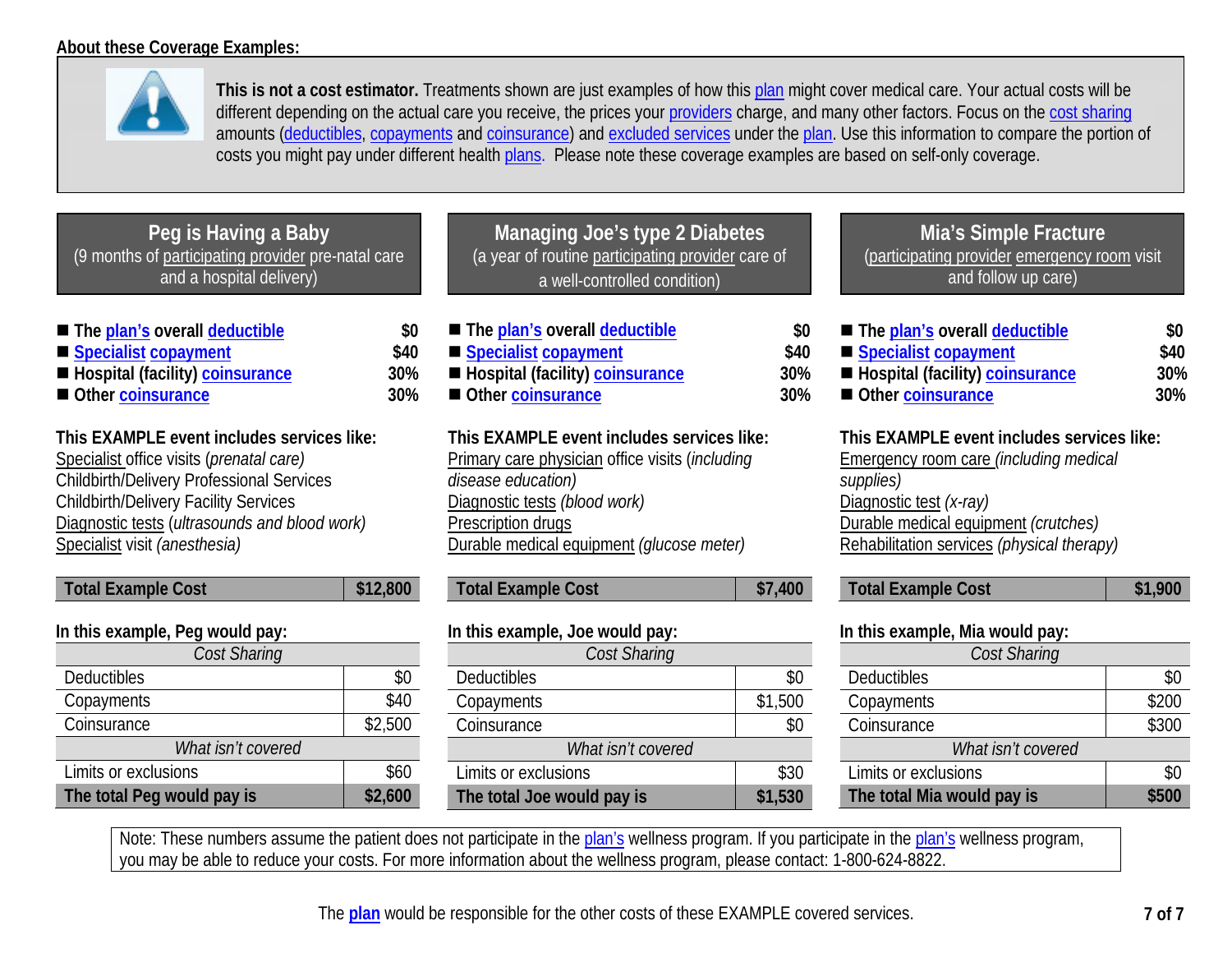## **The company does not treat members differently because of sex, age, race, color, disability or national origin.**

If you think you were treated unfairly because of your sex, age, race, color, disability or national origin, you can send a complaint to the Civil Rights Coordinator.

o **Online**: [UHC\\_Civil\\_Rights@uhc.com](mailto:UHC_Civil_Rights@uhc.com)

o **Mail**: Civil Rights Coordinator. UnitedHealthcare Civil Rights Grievance. P.O. Box30608, Salt Lake City, UT 84130

You must send the complaint within 60 days of when you found out about it. A decision will be sent to you within 30 days. If you disagree with the decision, you have 15 days to ask us to look at it again. If you need help with your complaint, please call the member toll-free phone number listed on your ID card.

You can also file a complaint with the U.S. Dept. of Health and Human Services Office of Civil Rights.

o **Online**: https://ocrportal.hhs.gov/ocr/portal/lobby.jsf

Complaint forms are a[vailable at http://www.hhs.gov/ocr/office/file/index.html.](http://www.hhs.gov/ocr/office/file/index.html)

o **Phone**: Toll-free 1-800-368-1019, 1-800-537-7697 (TDD)

o **Mail**: U.S. Dept. of Health and Human Services. 200 Independence Avenue. SW Room 509F, HHH Building, Washington, D.C. 20201

We provide free services to help you communicate with us. Such as, letters in other languages or large print. Or, you can ask for an interpreter. To ask for help, please call the member toll-free phone number listed on your ID card.

ATENCIÓN: Si habla español (Spanish), hay servicios de asistencia de idiomas, sin cargo, a su disposición. Llame al número de teléfono gratuito que aparece en su tarjeta de identificación.

請注意:如果您說中文 (Chinese), 我們免費您您提供語言協助服務。請撥打會員卡所列的免付費會員電話號碼。

XIN LƯU Ý: Nếu quý vị nói tiếng Việt (Vietnamese), quý vị sẽ được cung cấp dịch vụ trợ giúp về ngôn ngữ miễn phí. Vui lòng gọi số điện thoại miễn phí ở mặt sau thẻ hội viên của quý vị.

알림: 한국어(Korean)를 사용하시는 경우 언어 지원 서비스를 무료로 이용하실 수 있습니다. 귀하의 신분증 카드에 기재된 무료 회원 전화번호로 문의하십시오.

PAALALA: Kung nagsasalita ka ng Tagalog (Tagalog), may makukuha kang mga libreng serbisyo ng tulong sa wika. Pakitawagan ang toll-free na numero ng telepono na nasa iyong identification card.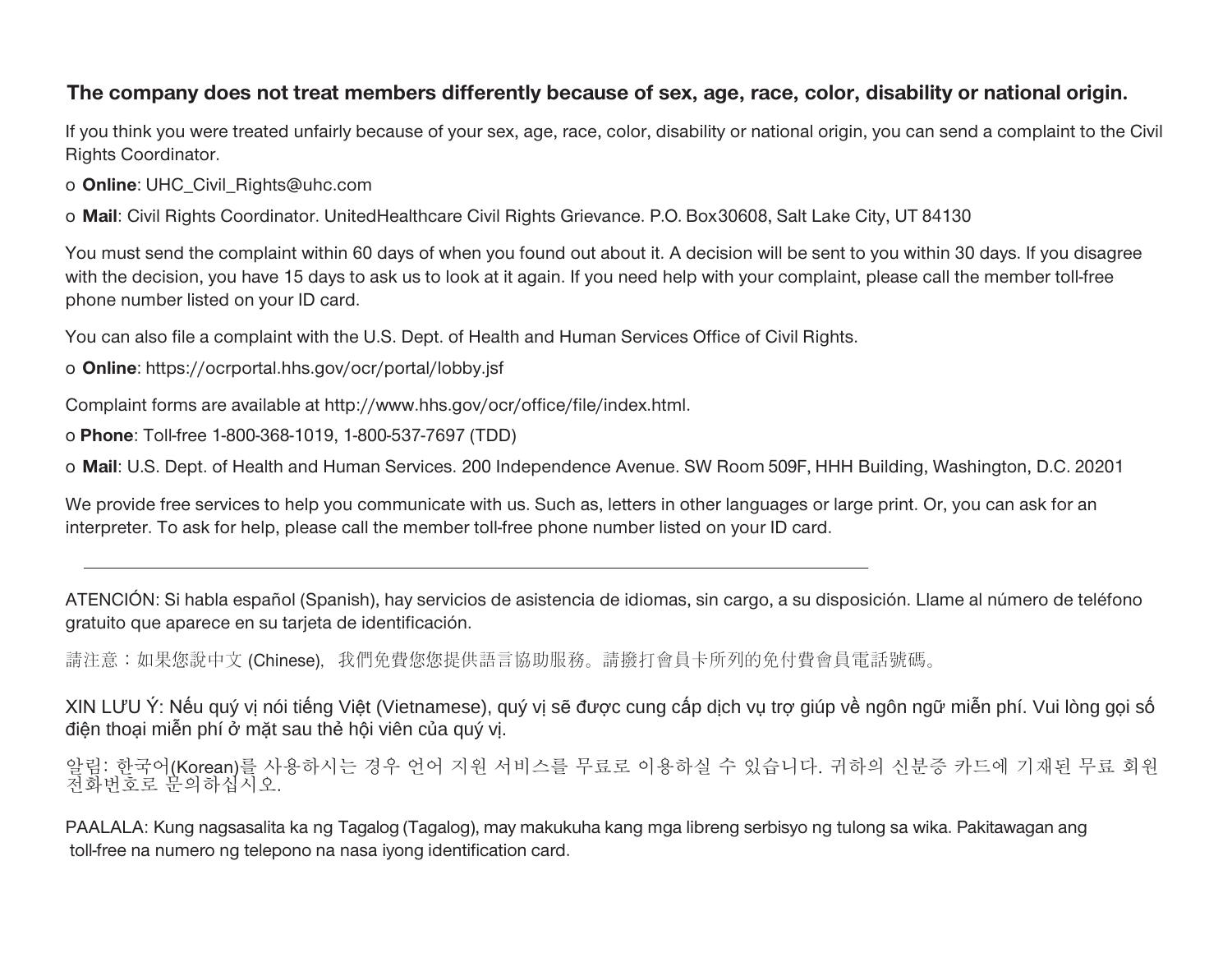ВНИМАНИЕ: бесплатные услуги перевода доступны для людей, чей родной язык является русском (Russian). Позвоните по бесплатному номеру телефона, указанному на вашей идентификационной карте.

انتبيه: إذا كتت تتحدث ا**لعربية (Arabic)**، فإن خدمات المساعدة اللغوية المجانية مثاحة لك. الرجاء الاتصال على رقم الهاتف المجاني الموجود على معرَّف العضوية.

ATANSYON: Si w pale Kreyòl ayisyen (Haitian Creole), ou kapab benefisye sèvis ki gratis pou ede w nan lang pa w. Tanpri rele nimewo gratis ki sou kat idantifikasyon w.

ATTENTION : Si vous parlez français (French), des services d'aide linguistique vous sont proposés gratuitement. Veuillez appeler le numéro de téléphone gratuit figurant sur votre carte d'identification.

UWAGA: Jeżeli mówisz po polsku (Polish), udostępniliśmy darmowe usługi tłumacza. Prosimy zadzwonić pod bezpłatny numer telefonu podany na karcie identyfikacyjnej.

ATENÇÃO: Se você fala português (Portuguese), contate o serviço de assistência de idiomas gratuito. Ligue gratuitamente para o número encontrado no seu cartão de identificação.

ATTENZIONE: in caso la lingua parlata sia l'italiano (Italian), sono disponibili servizi di assistenza linguistica gratuiti. Per favore chiamate il numero di telefono verde indicato sulla vostra tessera identificativa.

ACHTUNG: Falls Sie Deutsch (German) sprechen, stehen Ihnen kostenlos sprachliche Hilfsdienstleistungen zur Verfügung. Bitte rufen Sie die gebührenfreie Rufnummer auf der Rückseite Ihres Mitgliedsausweises an.

注意事項:日本語 (Japanese) を話される場合、無料の言語支援サービスをご利用いただけます。健康保険証に記載されてい るフリーダイヤルにお電話ください。

انوجه: اگر زیان شما **فارسی (Farsi)** است، خدمات امداد زیانی به طور رابگان در اختیار شما می باشد. لطفا با شمار ه تلفن ر ایگانی که روی کارت شناسایی شما فید شده نماس بگیرید.

ध्यान दे: यदि आप हिंदी (Hindi) बोलते है, आपको भाषा सहायता सेबाएं, नि:शुल्क उपलब्ध हैं। कृपया अपने पहचान पत्र पर सूचीबद्ध टोल-फ्री फोन नबर पर कॉल करें।